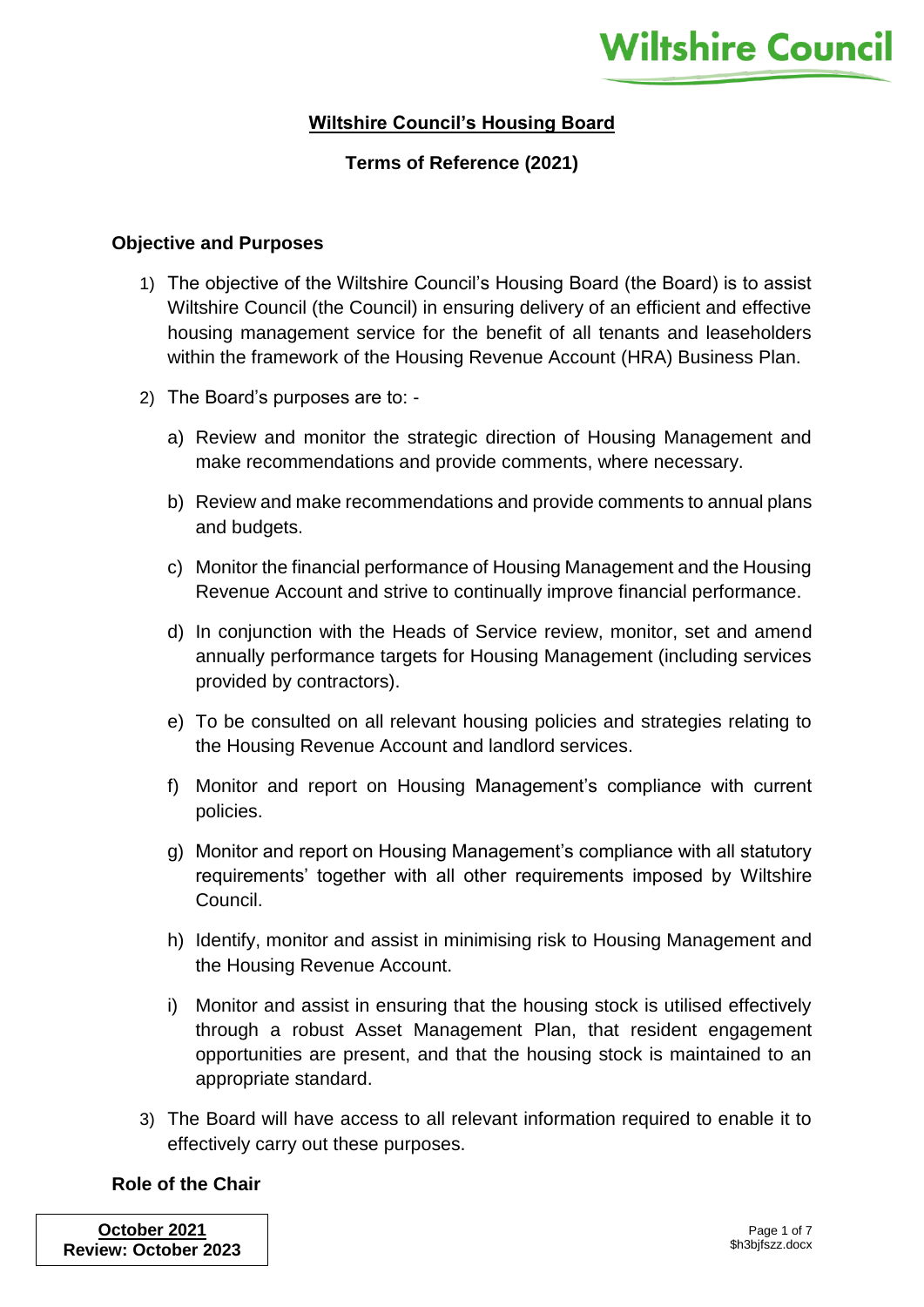- 4) The role of the Chair of the Board (Cabinet Member or designated Portfolio Holder) is to provide information and feedback from the Board, into the Cabinet and Environment Select Committee as resolved by the Board and to provide relevant information and feedback from Cabinet to the Board.
- 5) In respect of a private section of a Housing Board meeting which is not open to members of the public, the Chair shall determine if there will be any invited attendees for the private section.
- 6) The Chair shall introduce, if appropriate, sub-committees which may focus on development, performance, etc.

### **Sub-Committees**

- 7) Wiltshire Council's Housing Board has 3 sub-committees:
	- a. Finance and Policy (alternatively the 'Pounds' sub-committee)
	- b. Development and Investment (alternatively the 'Place' sub-committee)
	- c. Performance and Risk (alternatively the 'People' sub-committee)
- 8) Areas of responsibility for each sub-committee will be set out in the Terms of Reference for that sub-committee.
- 9) The number of members (and attendees) for each sub-committee to be quorate will be set out in the Terms of Reference for that sub-committee.
- 10) Frequency of sub-committee meetings shall be determined by the subcommittee.
- 11) Each sub-committee shall report on a regular basis to Wiltshire Council's Housing Board.
- 12) All Wiltshire Council's Housing Board members will have the right to attend a sub-committee, irrespective of whether they are a member of that subcommittee or not.
- 13) Each member of Wiltshire Council's Housing Board is mandated to serve on 1 sub-committee.
- 14) Sub-committees will have a mixture of Housing Board member types (Councillor, Independent and Resident).
- 15) Sub-committees will have a Chairman but the sub-committee Chairman need not be a Councillor.

### **Challenge and Change**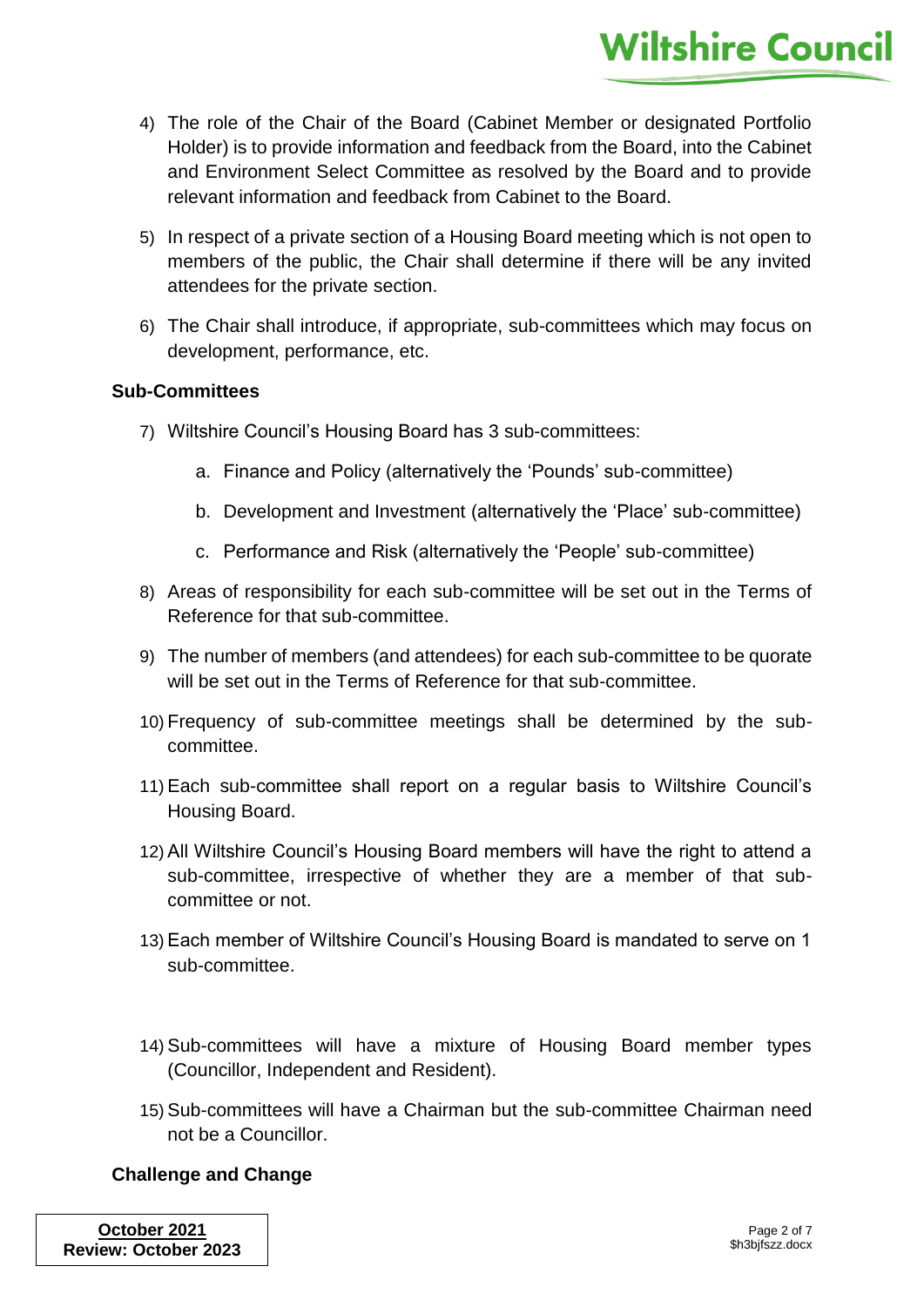- 16) The Challenge and Change Group acts as a critical friend to assess performance of Landlord Services and reports initially to the appropriate subcommittee of Wiltshire Council's Housing Board, or if the service deems it appropriate it shall at that time report directly to the Housing Board, and where dissatisfied with the response of the service, it can raise its concerns to Wiltshire Council's Housing Board.
- 17) Housing Management has an opportunity to provide a response to the Challenge and Change Group reports.
- 18) If the Challenge and Change Group is dissatisfied and raises the matter with the Chair of the Housing Board, then the Board shall consider the Challenge and Change Groups' views and accept or reject recommendations and recommend whether the findings should be implemented and can if it wishes provide any additional comment it considers relevant.

### **Membership**

- 19) Membership there shall be a total of 9 members (3 councillors; 3 HRA tenants; 3 independents (which may include a leaseholder)).
- 20) Appointment members are appointed to the Board by the Council, and service is linked to the local Government electoral cycle (that is, appointments terminate at the point of a local Government election being held for Wiltshire Council). At least 1 of the councillor members must be from a non-ruling group.
- 21) Each appointment to the Board (excluding the Cabinet Member, Portfolio Holder) shall serve for not more than 2 terms of office and each will need to be reappointed to the Board by the Council after their first term (and after 4 years) and this process will include an interview. Should there be no alternative applicants prepared to stand to fill a vacancy then this term can be extended with the approval of the Council.
- 22) The Cabinet Member or Portfolio Holder's appointment is for the term that they hold their office with Wiltshire Council.
- 23) Recruitment where a vacancy on the Board exists, applicants are required to: complete an application form; complete an equality and diversity monitoring form; attend an interview. The application form does not need to be completed by a Board member seeking reappointment.
- 24) Removal at the discretion of the Chair and Housing Management, a member can be removed from the Board if they fail throughout a period 1 year from the date of his or her last attendance to attend any 2 formally convened meetings of the Board, unless the failure was due to some reason approved by the Board before the expiry of that period to attend 2 consecutive meetings or no longer meet the criteria for membership.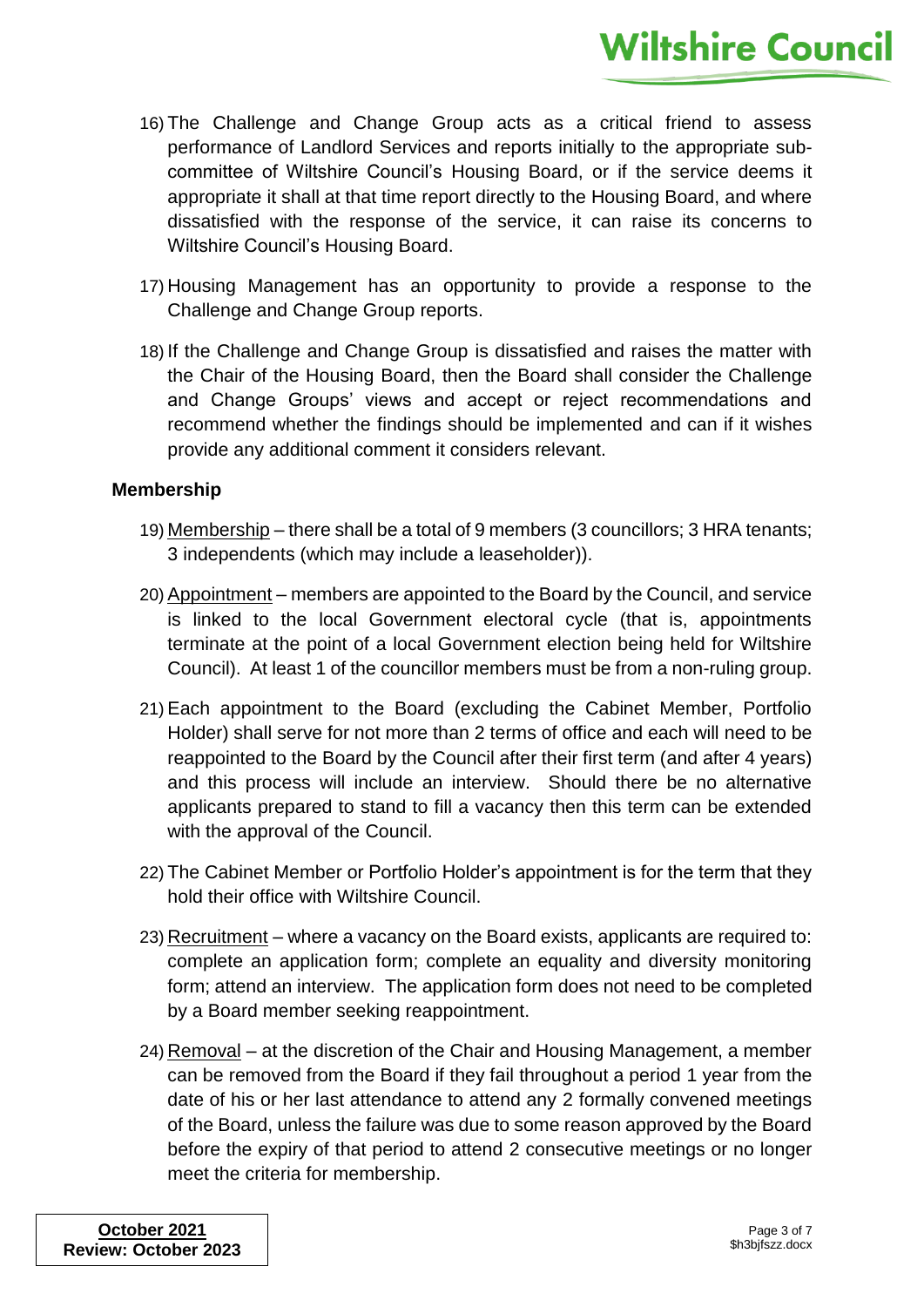### **Meetings**

- 25) Quorum the quorum for any meeting shall be 5 members including the Chair. The Chair (or his/her nominated representative) will preside at meetings.
- 26) Frequency and duration the Board meets on a bi-monthly basis (ordinarily in: January; March; May; July; September; November). Additional meetings and/or sessions (which may include working groups on particular projects) may be held for all or some members. Meetings are for up to 3 hours.
- 27) Meetings have an open section which can be attended by members of the public; meetings also have a private section which is not open to members of the public but the Chair has, as above, the option of inviting attendees.
- 28) Every question to be determined at a meeting of the Committee shall be determined by a majority of votes of members present at that meeting. When there is an equal division of votes, the Chair of the meeting shall have a second or casting vote.
- 29) Annual General Meeting the Annual General Meeting of the Board will be at the November meeting.
- 30) Annual Report to be completed for Cabinet an annual report will be provided to Cabinet.

### **General**

- 31) Attendance at Meetings the following Council Officers would be entitled to attend meetings of the Board:
	- Director Housing and Commercial Development
	- Head of Housing Operations and People
	- Head of Strategic Assets and Facilities Management
	- Head of Estate and Development
	- Other officers, contractors, volunteers or invited guests, as required.
- 32) Officer Support Officer support for the Board will be provided by the HRA Governance and Scrutiny Officer.
- 33) Dissolution the Cabinet has the authority to dissolve the Board.
- 34) Conduct all members when acting in their role must take into consideration the Ministry of Housing, Communities and Local Government draft Code of Conduct which has been adopted for the purposes of these terms of reference; a copy of which is annexed as Schedule 1.
- 35) Remuneration the Chair is paid £8,000 per annum (pro rata). Other members are paid £3,175 per annum (pro rata). Payment can be declined. Tax and National Insurance are deducted at source. Payments are made on a monthly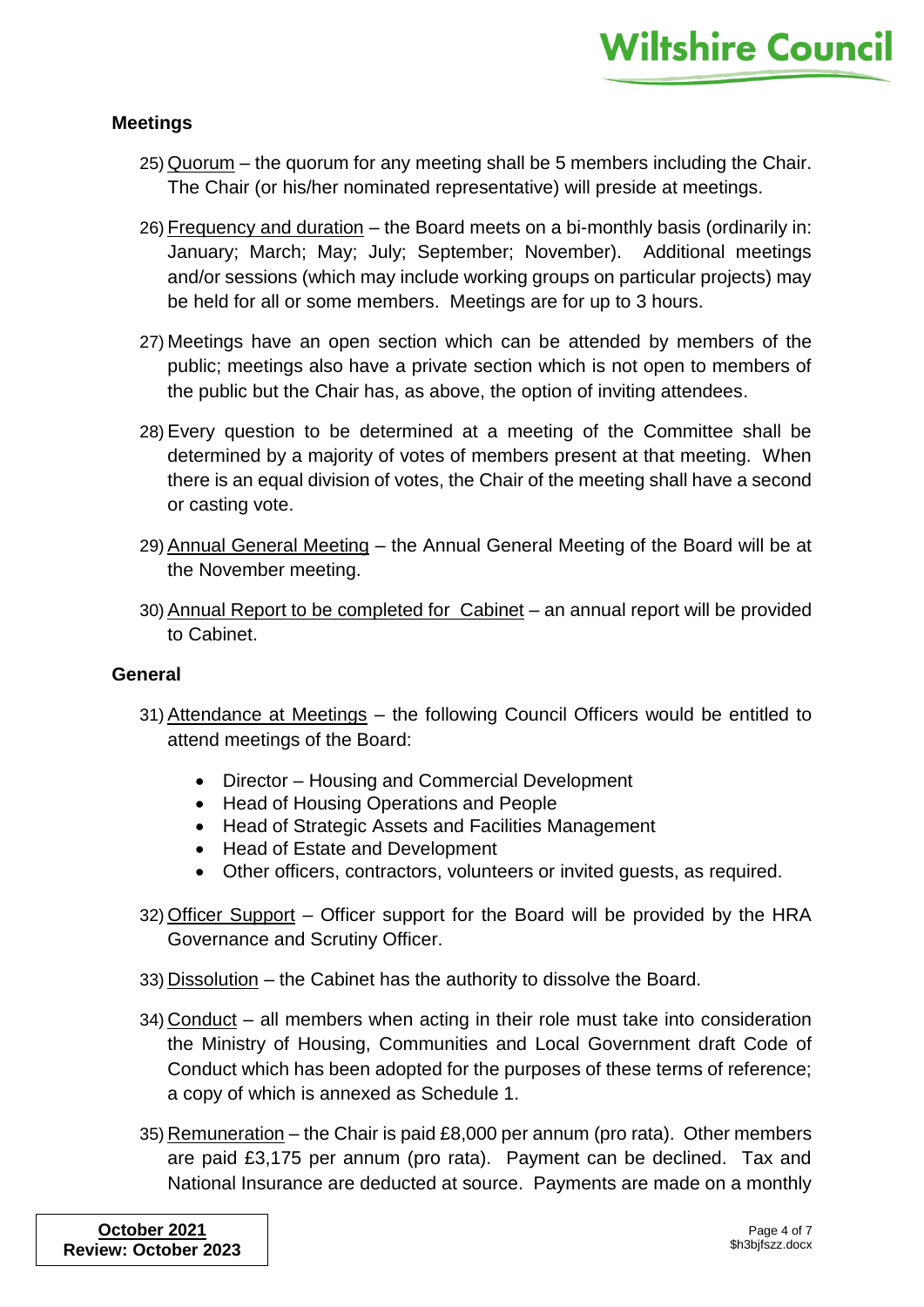basis. The level of remuneration will be reviewed at the start of each new Council by the Director – Housing and Commercial Development in consultation with the Cabinet Member for Finance and can be increased, decreased or withdrawn. Any review will be based on use of comparison of remuneration levels in similar sized Registered Providers within or adjacent to the Wiltshire Council area.

### **12 October 2021**

**Schedule 1**

**October 2021 Review: October 2023**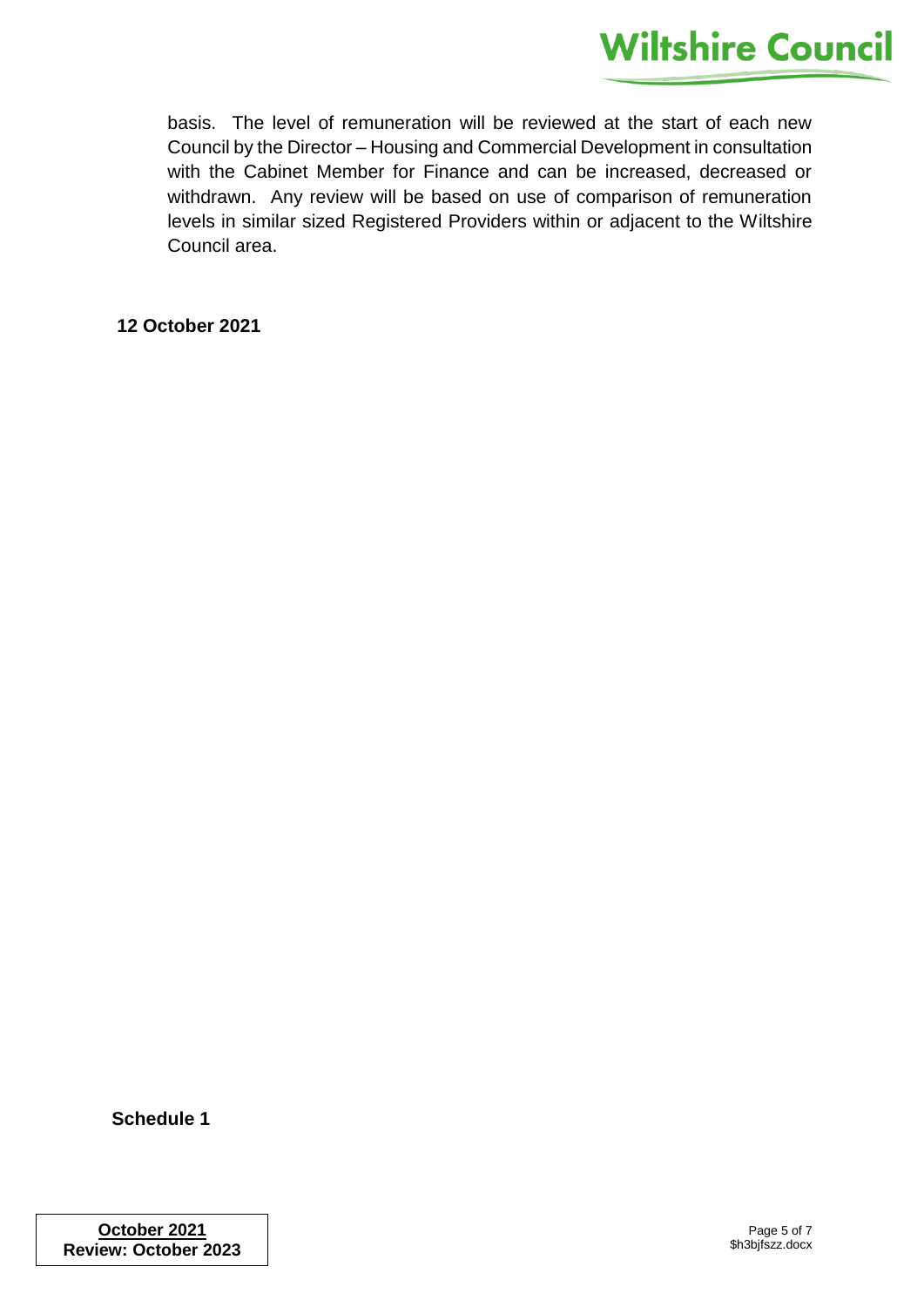# **Code of Conduct**

### **Illustrative text for code dealing with the conduct expected of members and co-opted members of the authority when acting in that capacity**

You are a member or co-opted member of the [name] council and hence you shall have regard to the following principles – selflessness, integrity, objectivity, accountability, openness, honesty and leadership.

Accordingly, when acting in your capacity as a member or co-opted member –

You must act solely in the public interest and should never improperly confer an advantage or disadvantage on any person or act to gain financial or other material benefits for yourself, your family, a friend or close associate.

You must not place yourself under a financial or other obligation to outside individuals or organisations that might seek to influence you in the performance of your official duties.

When carrying out your public duties you must make all choices, such as making public appointments, awarding contracts or recommending individuals for rewards or benefits, on merit.

You are accountable for your decisions to the public and you must co-operate fully with whatever scrutiny is appropriate to your office.

You must be as open as possible about your decisions and actions and the decisions and actions of your authority and should be prepared to give reasons for those decisions and actions.

You must declare any private interests, both pecuniary and non-pecuniary, including your membership of any Trade Union, that relate to your public duties and must take steps to resolve any conflicts arising in a way that protects the public interest, including registering and declaring interests in a manner conforming with the procedures set out in the box below.

You must, when using or authorising the use by others of the resources of your authority, ensure that such resources are not used improperly for political purposes (including party political purposes) and you must have regard to any applicable Local Authority Code of Publicity made under the Local Government Act 1986.

You must promote and support high standards of conduct when serving in your public post, in particular, as characterised by the above requirements, by leadership and example.